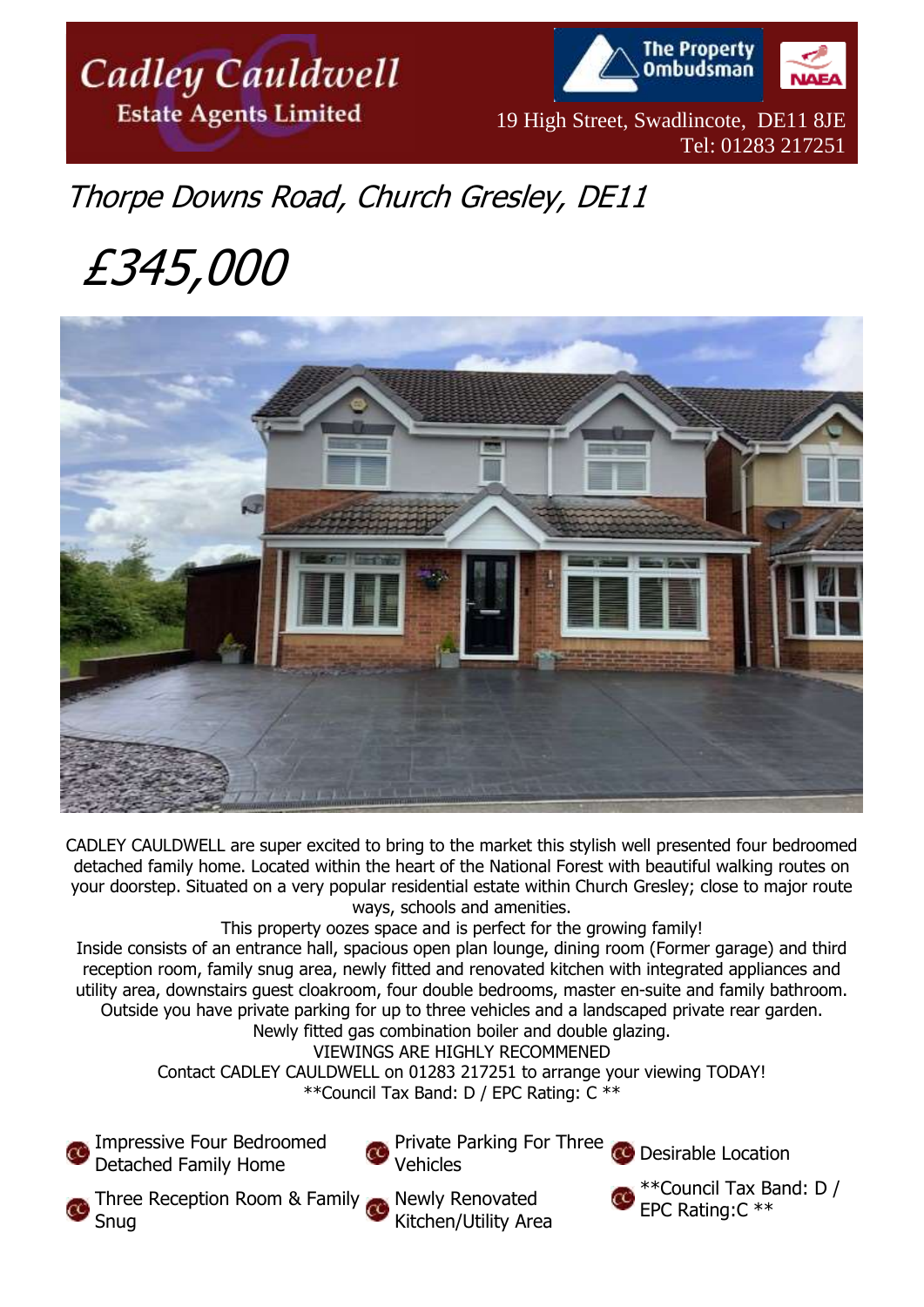## Thorpe Downs Road, Church Gresley, DE11

#### **Directions**

From Sainsbury's Island take the exit onto Civic Way, take the first turning on the left just past the leisure centre onto West Street, continuing onto Alexandra Road and then onto Wilmot Road. At the junction turn right onto York Road and take the first turning on the left onto Market Street. At the junction turn right onto Common Road and then take the first turning left onto Thorpe Downs Road, continue to the bottom of the road. Our property can be found on your right hand side. SAT NAV USERS POSTCODE: DE11 9FB

#### **\*\*IMPORTANT INFORMATION\*\***

\*Please note: a Personal Interest to Cadley Cauldwell is applicable on this property\* \*Mortgage advice is available within our office, please contact us on 01283 217251 for more information\*

### **GROUND FLOOR**

**Entrance Hall** 4'2" x 3'7" (1.27m x 1.09m)

**Lounge** 15'11" x 13'6" (4.85m x 4.11m)

**Dining Room** 14'3" x 8'0" (4.34m x 2.44m)

**Third Reception Room** 9'5" x 7'9" (2.87m x 2.36m)

**Snug** 9'9" x 9'2" (2.97m x 2.79m)

**Kitchen** 6'11" x 9'2" (2.11m x 2.79m) \*Integrated Appliances\*

**Utility Area** 5'3" x 5'1" (1.60m x 1.55m) \*\*Integrated Appliances\*\*

**Guest Cloakroom** 3'11" x 5'2" (1.19m x 1.57m)

## **FIRST FLOOR**

**Master Bedroom** 13'4" x 10'2" (4.06m x 3.10m) \*\*Built-in Wardrobes\*

**En-Suite** 6'1" x 4'6" (1.85m x 1.37m)

**Bedroom Two** 11'9" x 8'9" (3.58m x 2.67m)

**Bedroom Three** 11'0" x 8'9" (3.35m x 2.67m) \*\*Built-in Wardrobes\*

**Bedroom Four** 9'4" x 7'2" (2.84m x 2.18m) \*\*Built-in Wardrobes\*\*

**Bathroom** 5'6" x 6'4" (1.68m x 1.93m)